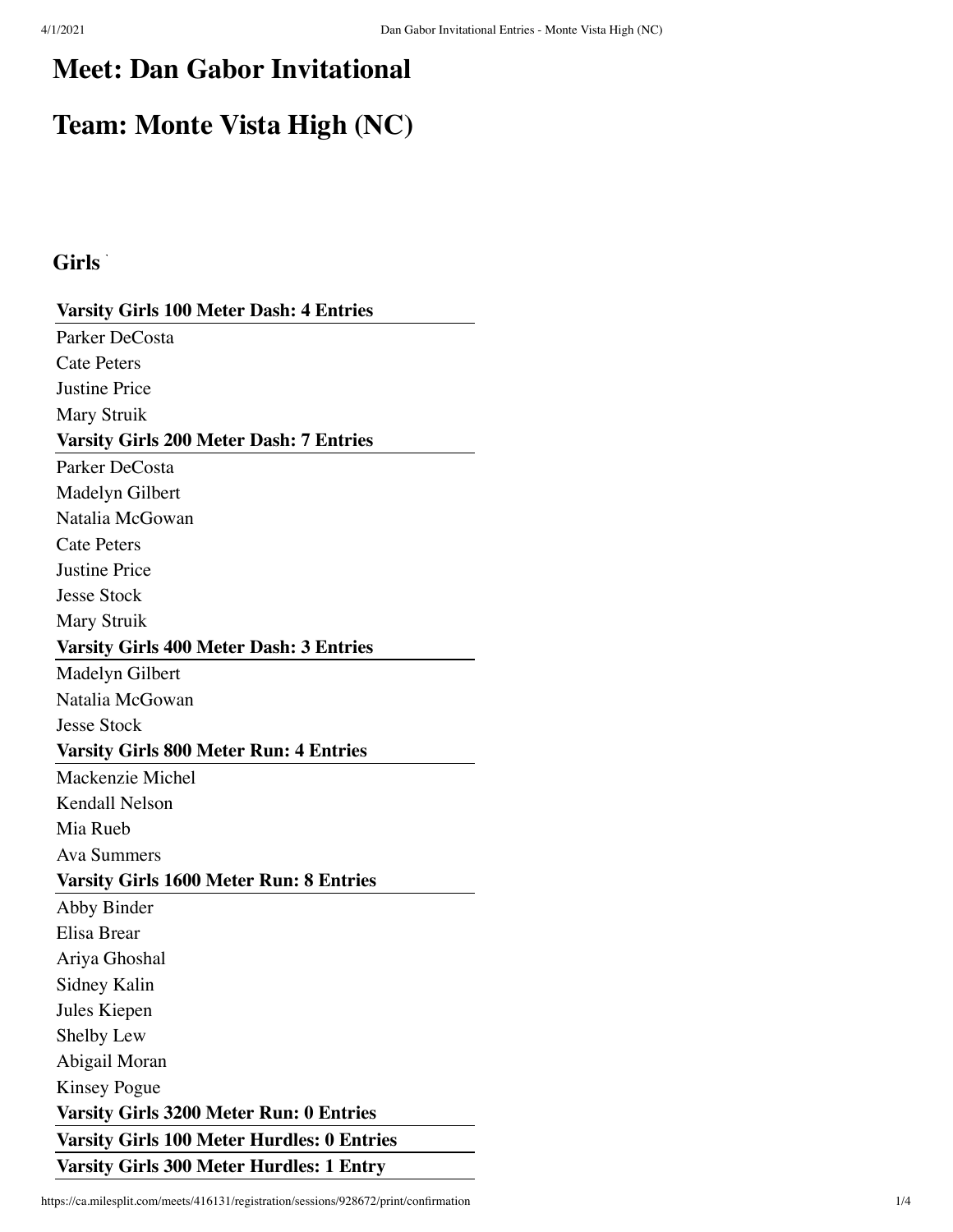Isabella Mathers

#### **Varsity Girls 4x100 Meter Relay: 0 Entries**

## **Varsity Girls 4x400 Meter Relay: 1 Entry**

**Varsity Girls High Jump: 2 Entries**

**Isabella Mathers** 

Julia Sherwood

#### **Varsity Girls Long Jump: 2 Entries**

**Cate Peters** 

Jesse Stock

#### **Varsity Girls Triple Jump: 0 Entries**

#### **Varsity Girls Pole Vault: 6 Entries**

Ashley Brown Sarah Chen Amelie Gross Sadie Hicks Delilah Belle McKnight Lyndsay Wong **Varsity Girls Discus: 2 Entries** Gianna Gotelli

Ashley Rosati

## **Varsity Girls Shot Put: 2 Entries**

Gianna Gotelli Ashley Rosati

#### **Boys**

## **Varsity Boys 100 Meter Dash: 9 Entries**

Alexander Amadeo-Ranch Charles Chang Matthew Cheong Ryan Defreeuw Andrew Gaskell Jaxon Jones Arjun Kasthuri Aiden Leslie Caleb Tseng **Varsity Boys 200 Meter Dash: 11 Entries** Alexander Amadeo-Ranch Charles Chang Matthew Cheong Ryan Defreeuw Andrew Gaskell Jaxon Jones Arjun Kasthuri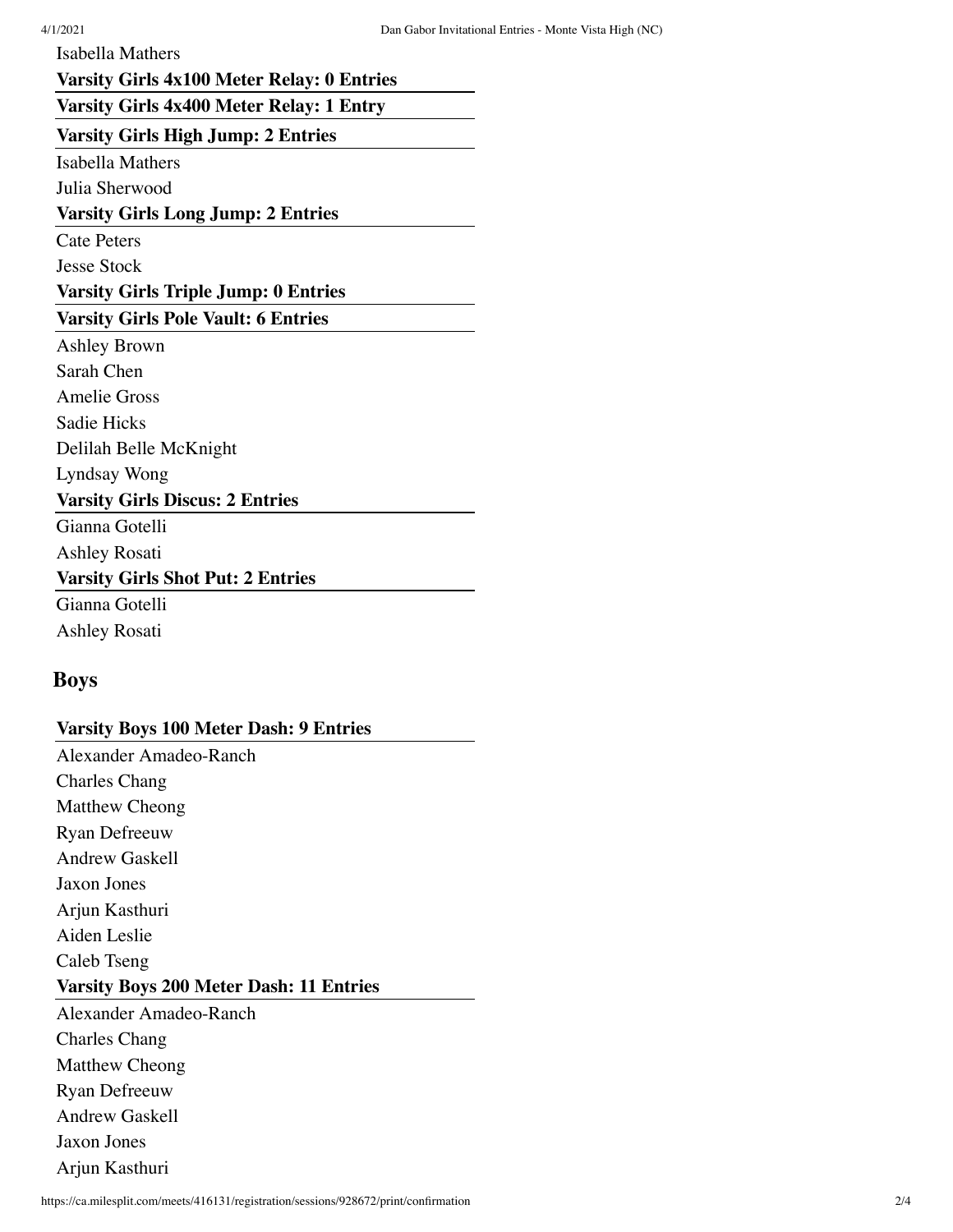4/1/2021 Dan Gabor Invitational Entries - Monte Vista High (NC)

Aiden Leslie Gavin Smyth Caleb Tseng Bilva Vedamurthy **Varsity Boys 400 Meter Dash: 2 Entries** Gavin Smyth Bilva Vedamurthy **Varsity Boys 800 Meter Run: 12 Entries** Sam Clark Jack Frederiksen Marc Gorge Peter Gorge Luke Horsfall Benjamin Inocencio Tyler Inocencio Jesse Knott John Loughery Aidan Neville James Switzer Nolan Wolf **Varsity Boys 1600 Meter Run: 7 Entries** Ian Bushell Tyler Eakin Draven Grondona Brendan Leahey John Loughery Aakersh Mathur Ryan Wilson **Varsity Boys 3200 Meter Run: 0 Entries Varsity Boys 110 Meter Hurdles: 3 Entries** Emilio Lim Xin Lin Eric Ni **Varsity Boys 300 Meter Hurdles: 8 Entries** Akshay Gajjar Benjamin Gurney Alan Huang Arhum Khan Emilio Lim Xin Lin Eric Ni Kevin Raj **Varsity Boys 4x100 Meter Relay: 1 Entry Varsity Boys 4x400 Meter Relay: 1 Entry**